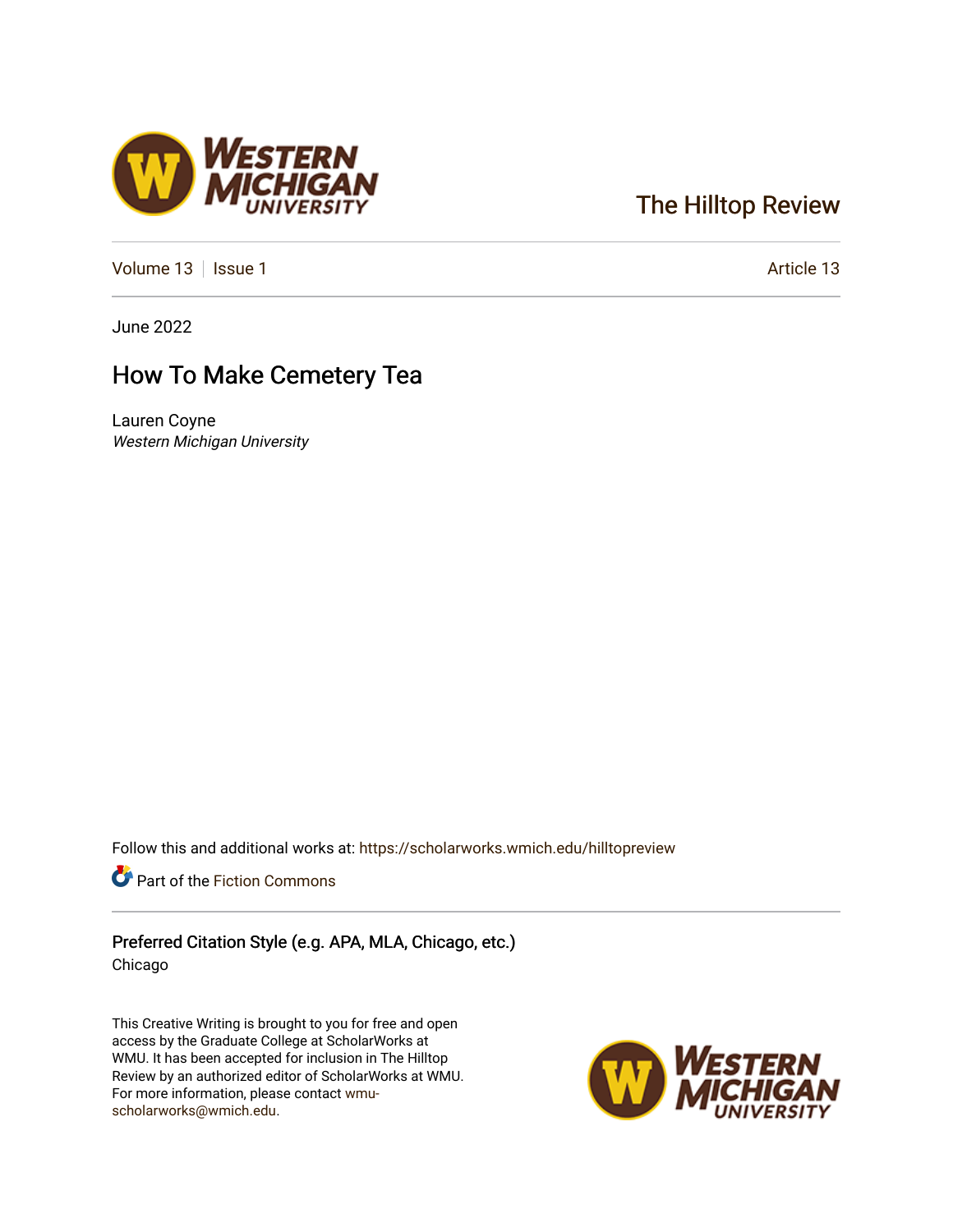# **How to Make Cemetery Tea** *By Lauren Coyne*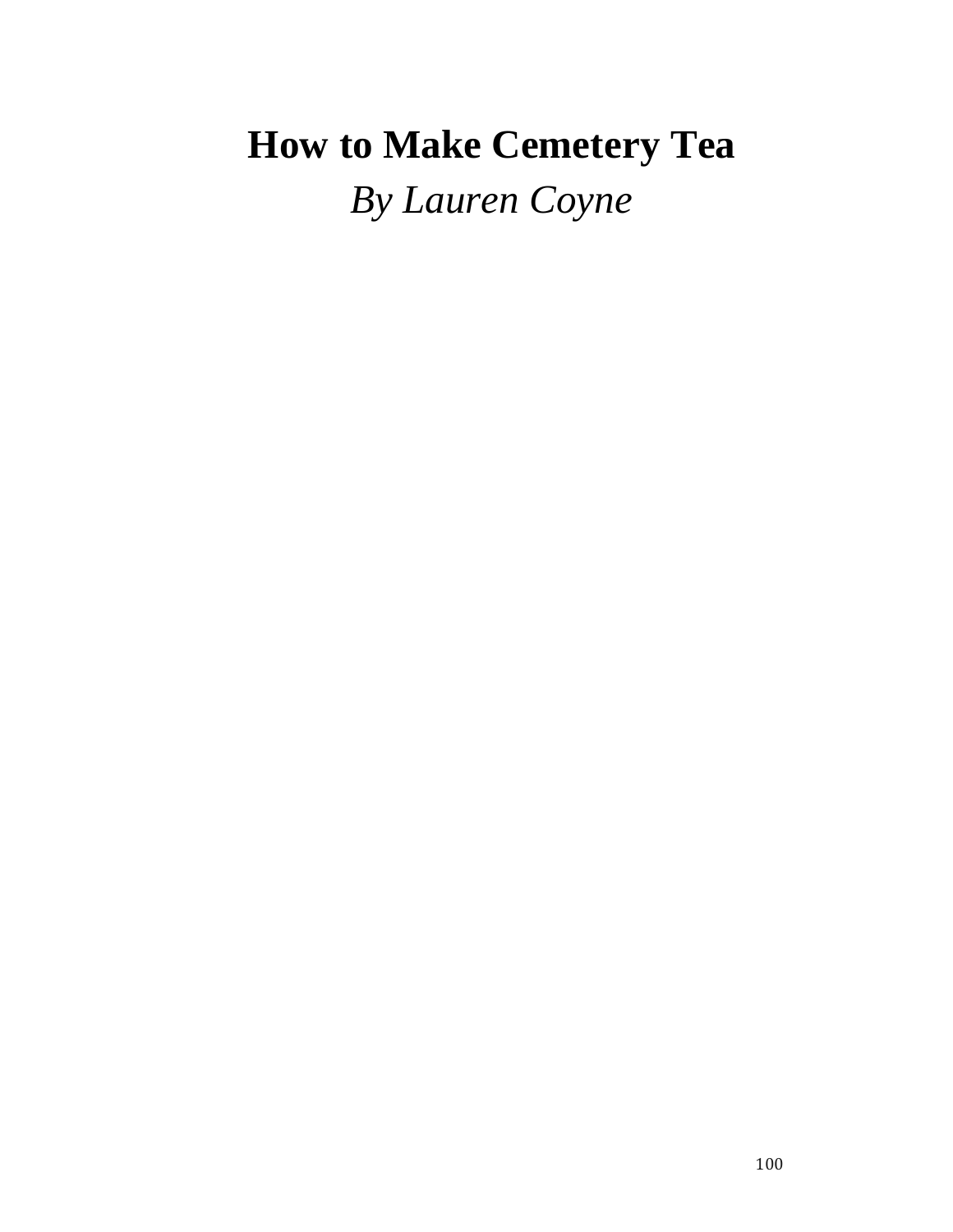## **How to Make Cemetery Tea**

This is the perfect recipe to make on sunny, summer, Saturday mornings when you have a few hours to spare. September mornings when the fog starts rolling in, but before the temperatures get too cold, are also a great time to make it if you want a stereotypical spooky ambiance to help enhance the recipe.

#### *Ingredients*

1 formerly abandoned cemetery full of tombstones

3 gallons of distilled water\*

6 soft-bristled toothbrushes\*

1 heart full of compassion and patience

\*Depending on the state of the cemetery and how many residents it holds, this amount might need to be adjusted.

#### *Time needed*

As much as you are willing to give considering this is a weekend morning when you could have just slept in instead.

#### *Instructions*

1. Enter the cemetery and locate a suitable tombstone. These can be distinguished as having indecipherable inscriptions due to factors such as coverings of dirt, moss, or bird droppings, rather than age.

2. Pour a small amount of distilled water over the tombstone, making sure to concentrate most of the flow over the parts with inscriptions. Brush the stone with the toothbrush using similar motions to how you would brush your own teeth.

3. Contemplate what would happen if you actually brushed your teeth with the now dirty toothbrush. Decide that it would probably turn your teeth that same shade of green from the weird Shrek-themed ketchup you saw once from a movie promotion for *Shrek 2*. Shudder at the mental image.

4. When the toothbrush bristles are completely coated green, dip the brush into the opening of the water gallon and swirl it around until the bristles are clean again.

5. Remove the brush and swirl the water itself, admiring how it looks like what you assume green tea would look like if you actually drank tea. Contemplate drinking from the gallon, and decide it isn't worth the probable consequences. Especially if it does, indeed, taste like tea.

6. Repeat steps 2 through 4 until the tombstone looks legible and mostly clean, except this time try to determine whether that is the letter "O" or "D" on the name part of the inscription. Decide it is probably the letter "D," because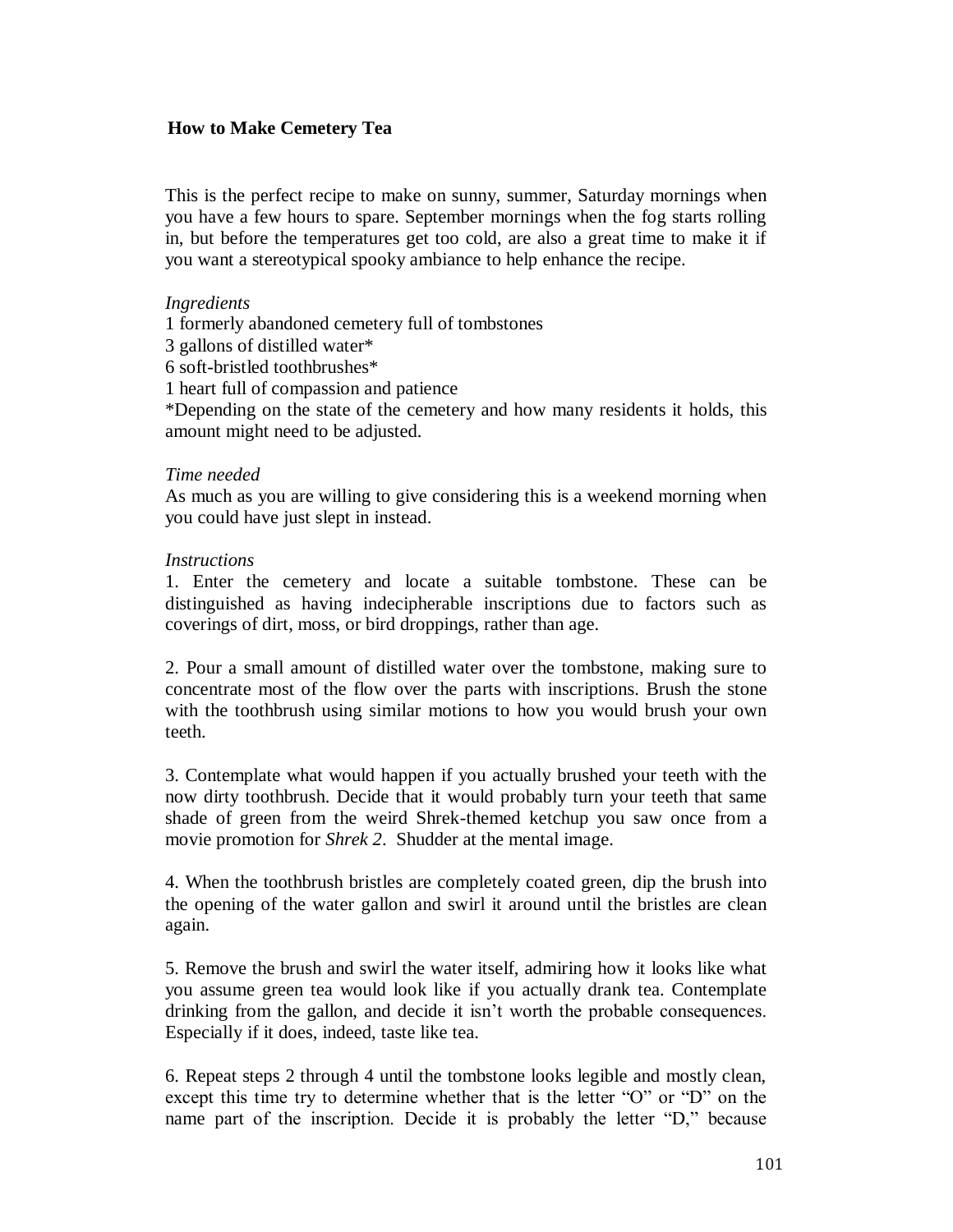"Oamien Oanielson" doesn't actually sound like a real name—even accounting for the fact that people used to be named some really weird things in the past. Things like "Prudence," "Agamemnon," and "Fanny."

7. Pour the remainder of the first gallon of water over the tombstone and give yourself a satisfied nod and metaphorical pat on the back at how clean it now looks.

8. Shuffle a few feet to the right so that you find yourself kneeling in front of the next tombstone.

9. Huff in disgust at the blatant disrespect for the dead when you find that the tombstone is knocked over, probably by some hooligans, and decide to set it back upright. Grip the tombstone in both hands. Start wiggling it and trying to prise it from where it has sunk slightly into the ground, much like how you would wiggle a loose tooth you were trying to prise from its spot in your gums. Give your past self a thank-you at having the foresight to trim your nails the prior evening, because otherwise these actions would get a lot of dirt under your fingernails, and that stuff is not fun trying to clean out.

10. Go back to step 8 when you hear hissing and see beady eyes and flicking tongues peeking out from beneath the stone and realize that you are in the process of taking the roof off a snake nest. Never speak or think of step 9 again, and vow to skip that step in all subsequent attempts to make cemetery tea. Except for the part about the nails, because you are still immeasurably proud of your past self for thinking ahead like that.

11. Repeat steps 6 through 8 until you run out of either ingredients or tombstones, changing the contemplations from step 6 to subjects such as:

-Why is the black moss so much more difficult to clean off than the green moss? -Is that little statuette missing its head supposed to be a cat, or a lamb? (Decide it is a lamb, since after the inscriptions on the stone it is attached to are fully legible you realize that the person it belongs to was less than three years old when they died.)

-Is the person buried here related to your fourth-grade bully, since they have the same last name? If they are related, then does this count as more proof that your bully was a terrible person, since they've left maintenance of their family member's final resting place up to a volunteer? Or would the relationship be so distant that it doesn't really count?

-Why are these epitaphs so much cooler sounding than any poetry you could possibly write yourself?

-Where should you get lunch after this?

-Is that a dug-up skull over there, or just a very round and white rock?

-If your roommate hasn't cleaned their dishes from the sink by the time you get home, should you eat their last pudding cup as a form of revenge?

-Can you count all these steps your Fitbit is giving you because of your moving arms as part of your actual exercise for the day, or should you just suck it up